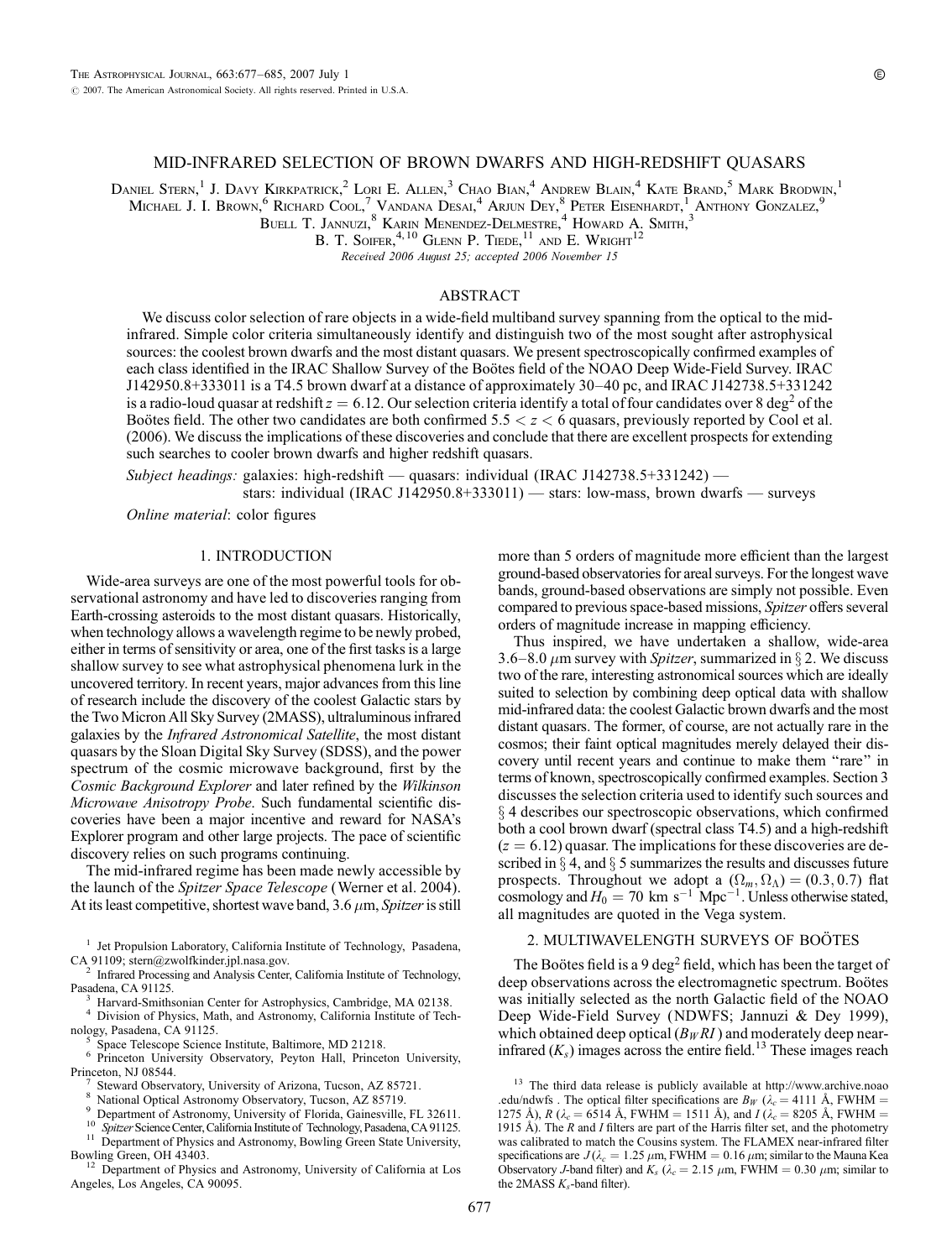approximate 5  $\sigma$  point-source depths of  $B_W = 27.1$ ,  $R = 26.1$ ,  $I = 25.4$  (B. T. Jannuzi et al. 2007, in preparation) and  $K_s = 19.0$ (A. Dey et al. 2007, in preparation). Subsequently, the field has been observed at X-ray energies with the Chandra X-Ray Observatory (Murray et al. 2005), with a  $z'$  filter using the Bok 2.3 m telescope at Kitt Peak (Cool 2007), more deeply in the nearinfrared  $(JK<sub>s</sub>)$  as part of the FLAMINGOS Extragalactic Survey (FLAMEX; Elston et al. 2006), in the infrared with the Spitzer Space Telescope (Eisenhardt et al. 2004; Papovich et al. 2004), and at radio frequencies using the Westerbork Synthesis Radio Telescope (1.4 GHz; de Vries et al. 2002) and the Very Large Array (325 MHz; S. Croft et al. 2007, in preparation). Approximately 20,000 spectroscopic redshifts in the Boötes field have been obtained by the AGN and Galaxy Evolution Survey (AGES; C. Kochanek et al. 2007, in preparation), and Brodwin et al. (2006) reports on nearly 200,000 photometric redshifts in this field.

The mid-infrared imaging of Bootes is central to this paper. As part of a guaranteed-time observation program,  $8 \text{ deg}^2$  of the field was imaged with the Infrared Array Camera (IRAC; Fazio et al. 2004) at 3.6–8  $\mu$ m. Eisenhardt et al. (2004) presents the survey design, reduction, calibration, and initial results. The survey, called the IRAC Shallow Survey, identifies  $\approx$ 270,000, 200,000, 27,000, and 26,000 sources brighter than 5  $\sigma$  Vega magnitude limits of 18.4, 17.7, 15.5, and 14.8 at 3.6, 4.5, 5.8, and 8.0  $\mu$ m, respectively, where IRAC magnitudes are measured in  $6$ <sup> $\prime\prime$ </sup> diameter apertures and corrected to total magnitudes assuming sources are unresolved at the  $1.66'' - 1.98''$  resolution of IRAC.

## 3. MID-INFRARED SELECTION OF RARE SOURCES

Two core science goals of the IRAC Shallow Survey are the identification of the coolest brown dwarfs and the identification of the most distant quasars. Both are optically faint sources that are difficult to find, but are highly sought after for their astrophysical significance. Brown dwarfs probe the stellar-to-planetary link (e.g., Kirkpatrick 2005), while the highest redshift quasars probe the conditions of the early universe and the onset of cosmic reionization (e.g., Fan et al. 2006). Currently, there are less than 100 T-type brown dwarfs known and only 10 quasars at  $z > 6$ . Both brown dwarfs and the most distant quasars are substantially brighter at mid-infrared wavelengths than at optical wavelengths. Therefore, wide-area, shallow infrared surveys are ideally suited to identifying samples of both types of sources.

Brown dwarfs have red optical colors due to their cool temperatures. At mid-infrared wavelengths the spectra of most stars generally follow a Rayleigh-Jeans tail, giving them mid-infrared Vega colors near zero. For cooler stars and brown dwarfs, however, the presence of deep molecular absorptions results in very different emergent spectra (Kirkpatrick 2005). Specifically, the fundamental bands of CH<sub>4</sub> and CO between 3 and 5  $\mu$ m (Oppenheimer et al. 1998; Cushing et al. 2005) and additional bands of  $H_2O$ , CH<sub>4</sub>, and NH<sub>3</sub> between 5 and 12  $\mu$ m (Roellig et al. 2004) dramatically recarve the spectral energy distributions (SEDs) of these objects and give them unique IRAC colors (Patten et al. 2006). Shortward of 3  $\mu$ m, H<sub>2</sub>O bands in L and T dwarfs (and CH<sub>4</sub> bands in T dwarfs only) cause deep depressions in the near-infrared spectra (e.g., Geballe et al. 2002; McLean et al. 2003), and pressurebroadened Na i and K i resonance doublets suppress much of the flux below 1  $\mu$ m (Kirkpatrick et al. 1999; Burgasser et al. 2003a), making brown dwarfs extremely faint in the optical. Specifically, the colors of known brown dwarfs later than type mid-T are  $R - I > 3.5$  (Kirkpatrick et al. 1999; Dahn et al. 2002), 0.7 <  $[3.6] - [4.5] < 2$ , and  $0 < [5.8] - [8.0] < 0.8$  (Patten et al. 2006).

High-redshift quasars have red colors primarily due to absorption by foreground neutral hydrogen in the intergalactic medium, which strongly suppresses the intrinsic UV emission of these AGNs. At the highest redshifts,  $z \ge 6$ , very little flux is detectable below  $Ly\alpha$ , providing the highest redshift quasars with similar optical colors to cool stars. Longward of  $Ly\alpha$ , luminous quasars are well approximated by a power law and are easily identified in mid-infrared color-color diagrams (e.g., Stern et al. 2005).

Therefore, both the coolest brown dwarfs and the highest redshift quasars should easily be identifiable by selecting unresolved sources with very red optical colors and relatively flat (in  $f_{\nu}$ ) midinfrared SEDs. Figure 1 illustrates these selection criteria for the Boötes field. Note that at the highest redshifts,  $z > 7$ , quasars drop out of the optical completely. Typical colors of optical (I-band) point sources are presented. These color-color plots clearly separate stars and quasars, at least for typical hot stars and typical moderate-redshift quasars: most stars have mid-infrared colors near zero, while quasars are distinguished by their redder midinfrared colors. Three confirmed quasars in this field at  $5.39 <$  $z \le 5.85$ , identified by Cool et al. (2006), are indicated, as are twelve  $z \approx 6$  quasars from the SDSS (Jiang et al. 2006). The IRAC color criteria empirically determined by Stern et al. (2005) and Cool et al. (2006) to select luminous AGNs are indicated. In addition, the colors of M, L, and T dwarfs from Dahn et al. (2002) and Patten et al. (2006) are plotted. The thick solid line shows the expected colors of  $3 \le z \le 7$  quasars, calculated using the Richards et al. (2006) SDSS quasar template subject to the Madau (1995) formulation for the opacity of the intergalactic medium as a function of redshift. As can be seen, the  $Ly\alpha$  forest causes high-redshift quasars to become very red in  $R - I$  at  $z \ge 5$ , while the mid-infrared colors vary only slightly over this large redshift range. Cool stars and high-redshift quasars are identifiable from their red  $R - I$  and [3.6]-[4.5] colors. Longer wavelength  $[5.8]$  –  $[8.0]$  colors can provide additional information, but require deeper data to obtain robust detections in these less sensitive passbands.

As seen in Figure 1, both brown dwarfs and high-redshift quasars should be easily identified using the simple (Vega-system) selection criteria of (1)  $R - I \ge 2.5$ , (2)  $[3.6] - [4.5] \ge 0.4$ , and (3) unresolved at I band. To restrict the number of spurious sources identified in the catalogs, we also require (4)  $B_W - I \ge 2.5$ . These constraints implicitly require robust detections ( $\geq$ 5  $\sigma$ ) or robust nondetections in the various bands; e.g., we require that candidates all reside in areas of the survey with good optical, 3.6 and 4.5  $\mu$ m coverage. In particular, the I-band morphology criterion requires  $I \le 23$  for the NDWFS survey, which has typical *I*-band seeing of  $1.05''$ .

We estimate that our selection criteria restrict our sensitivity to brown dwarfs of spectral type T3 to T6 and to quasars at  $5.5 \le z \le 6.5$ . The high-temperature brown dwarf limit comes from the IRAC color criterion (Patten et al. 2006), and the cool temperature brown dwarf limit comes from available data suggesting that I-band flux drops dramatically for spectral types cooler than T6 (J. D. Kirkpatrick et al. 2007, in preparation). For quasars, the lower redshift limit comes from the  $R - I$  color requirement, determined from the Richards et al. (2006) model discussed above; indeed, the  $z = 5.39$  quasar identified by Cool et al. (2006) is too blue in  $R - I$  to meet our selection criteria (Fig. 1). The upper redshift limit corresponds to  $Ly\alpha$  shifting out of the I-band filter.

The Boötes 4.5  $\mu$ m catalog (ver. 1.3) identifies 22 candidates matching these selection criteria, which are trimmed to four robust candidates after visual inspection. The most common cause of a false positive is source blending. One source, IRAC J142918.1+ 343731, appeared modestly robust after visually inspecting the ground-based imaging. However, the source resides near a  $z > 1$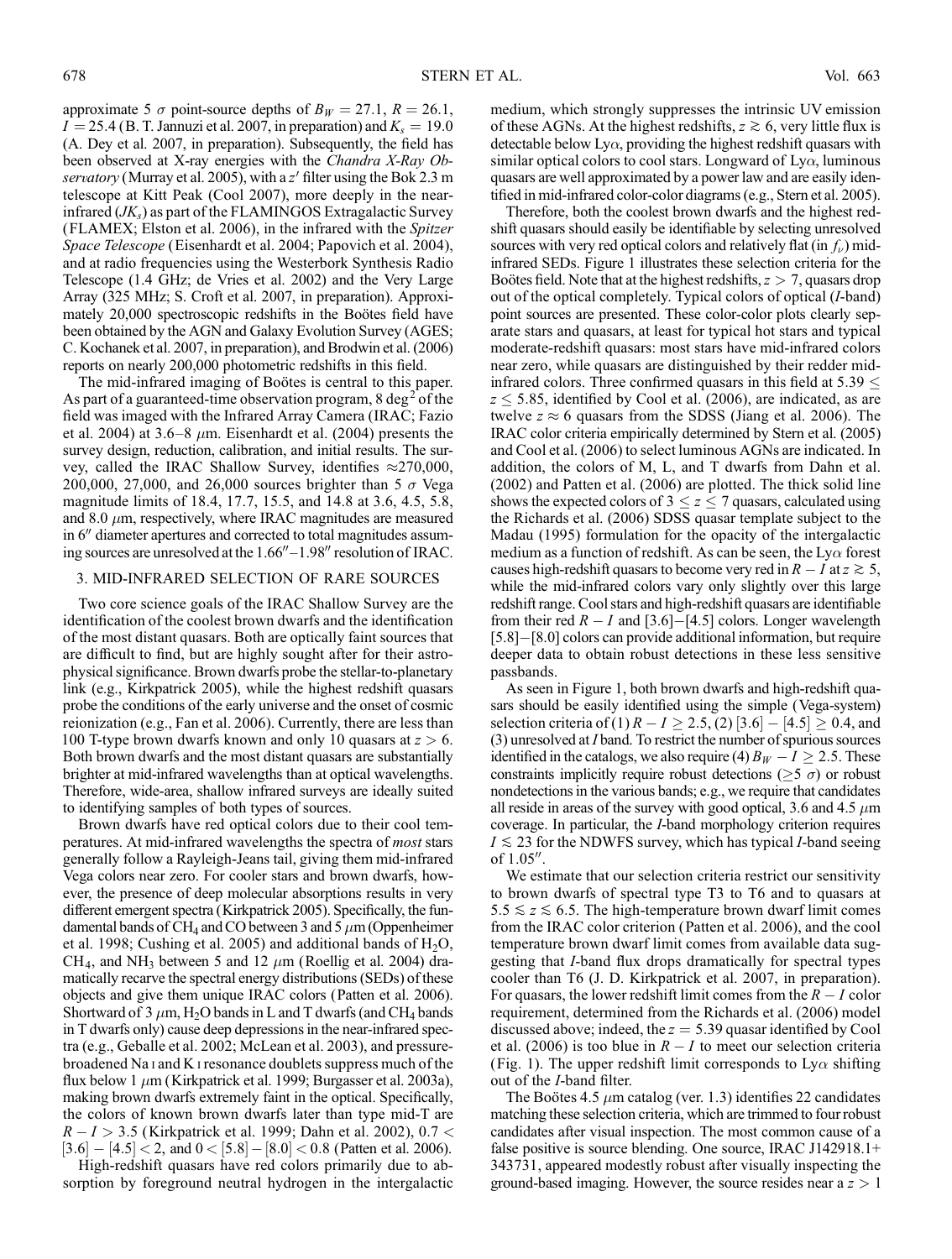

Fig. 1.—Color-color diagrams for unresolved sources in the Boötes field. As indicated, the asterisk refers to IRAC J142950.8+333011 (T4.5 brown dwarf), the filled circle refers to IRAC J142738.5+331242 ( $z = 6.12$  quasar), and the open circles refer to Bootes field  $5 < z < 6$  quasars from Cool et al. (2006). The dashed line in the right panel illustrates the empirically determined wedge largely populated by luminous, unobscured AGNs (Stern et al. 2005b). The dotted line illustrates the selection criteria employed in Cool et al. (2006) to identify luminous AGNs, which are too faint to be detected in all IRAC channels,  $[3.6] - [4.5] > 0.4$ . Dots illustrate typical colors of sources that are unresolved in the I band (stellarity index  $\geq 0.8$ ). In the left panel, sources with  $18 \leq I \leq 21$  and  $\geq 5$   $\sigma$  detections in [3.6] and [4.5] are plotted. In the right panel, sources with  $10 \le I \le 20$  and  $\ge 5$   $\sigma$  detections in all four IRAC passbands are plotted. Photometry of M, L, and T dwarfs from Dahn et al. (2002; optical) and Patten et al. (2006; IRAC) are the open squares, filled squares, and plus signs, as indicated. SDSS quasars at  $z \approx 6$  are plotted as inverted Y's (Jiang et al. 2006). Quasars and typical stars are clearly separated on the basis of their mid-infrared colors. The black line illustrates the colors of the SDSS quasar template from Richards et al. (2006) for  $3 \le z \le 7$ , subject to the Madau (1995) formulation for the opacity of the intergalactic medium as a function of redshift. The line becomes thicker for  $z \geq 5.5$ . [See the electronic edition of the Journal for a color version of this figure.]

galaxy cluster identified by P. Eisenhardt et al. (2007, in preparation). Hubble Space Telescope imaging of the cluster (GO 10836; PI S. Perlmutter) shows that the potential candidate is compact, but clearly resolved, and thus unlikely to be either a brown dwarf or a high-redshift quasar. Two of the final four candidates have already been spectroscopically confirmed as  $5.5 < z < 6$  quasars by Cool et al. (2006). The remaining two were targeted spectroscopically during Spring 2006, as discussed next. Table 1 presents all four Boötes field candidates in order of decreasing 3.6  $\mu$ m flux, and Figure 2 presents finding charts for the two new sources described in  $\S$  4. We note that the  $I < 23$  requirement imposed to provide robust morphological selection of unresolved sources is a very significant limiting factor for this survey. For example, for the first candidate, IRAC J142950.8+333011, the 4.5  $\mu$ m flux is 2.7 mag brighter than the survey limit (i.e.,  $V/V_{\text{max}} = 0.024$ , whereas the *I* magnitude is only 0.9 mag above the limit ( $V/V_{\text{max}} = 0.3$ ). In § 5 we discuss the results of relaxing some of the selection criteria.

# 4. SPECTROSCOPIC OBSERVATIONS AND DISCUSSION

Initial spectroscopic follow-up of candidates was obtained with the Multi-Aperture Red Spectrometer (MARS; Barden et al. 2001) on the Mayall 4 m telescope at Kitt Peak. MARS is an optical spectrograph that uses a high resistivity, p-channel Lawrence Berkeley National Laboratory CCD with little fringing and very high throughput at long wavelengths (8500  $\le \lambda \le 10500$  Å). On the nights of UT 2006 March  $24-26$ , we obtained spectra of red sources in the Boötes field using the  $1.7$ <sup>"</sup> wide long slit, OG550 order-sorting filter, and the VG8050 grism. Across much of the optical window the instrument configuration provides resolution  $R \approx 1100$  spectra, as measured from sky lines filling the slit.

IRAC J142950.8+333011 was observed for 1.5 hr on UT 2006 March 24, split into three dithered 1800 s exposures. IRAC J142738.5+331242 was observed for 1 hr on UT 2006 March 25, split into three 1200 s exposures. The data were processed following standard optical slit spectroscopy procedures. The nights were not photometric, but relative flux calibration of the spectra was achieved with observations of the spectrophotometric standards Feige 34 and PG 0823+546 (Massey & Gronwall 1990) obtained during the same observing run. The extracted, calibrated MARS spectra are presented in Figures 3 and 4. The bright star  $3.3''$  east of IRAC J142738.5+331242 made extraction of the fainter target challenging, resulting in systematic fluctuations of the background at the 10  $\mu$ Jy level.

Near-infrared spectroscopy of IRAC J142950.8+333011 was obtained with the cryogenic cross-dispersed Near-Infrared Echelle Spectrograph (NIRSPEC; McLean et al. 1998) on the Keck II 10 m telescope atop Mauna Kea. We first obtained J- and H-band spectroscopy on UT 2006 April 5. An AB nod sequence with a total onsource integration time of 200 s per grating setting was used. For both grating settings, the G2 V star GSPC P300-E from Colina & Bohlin (1997) was used for both telluric correction and flux calibration. An additional J-band spectrum was acquired on UT 2006 May 11. On this night 300 s integrations were taken both on-source and off-source, and the F0 star BD +66 1089 was acquired for telluric correction and flux calibration. All NIRSPEC observations used the 0.76" wide slit, which provides resolution  $R \approx 1400$  spectra. Figure 5 presents the combined near-infrared spectrum.

### 4.1. IRAC J142950.8+333011: Mid-T Brown Dwarf

The spectrum of IRAC J142950.8+333011 shows the classic signatures of a T dwarf. The optical spectrum in Figure 3 shows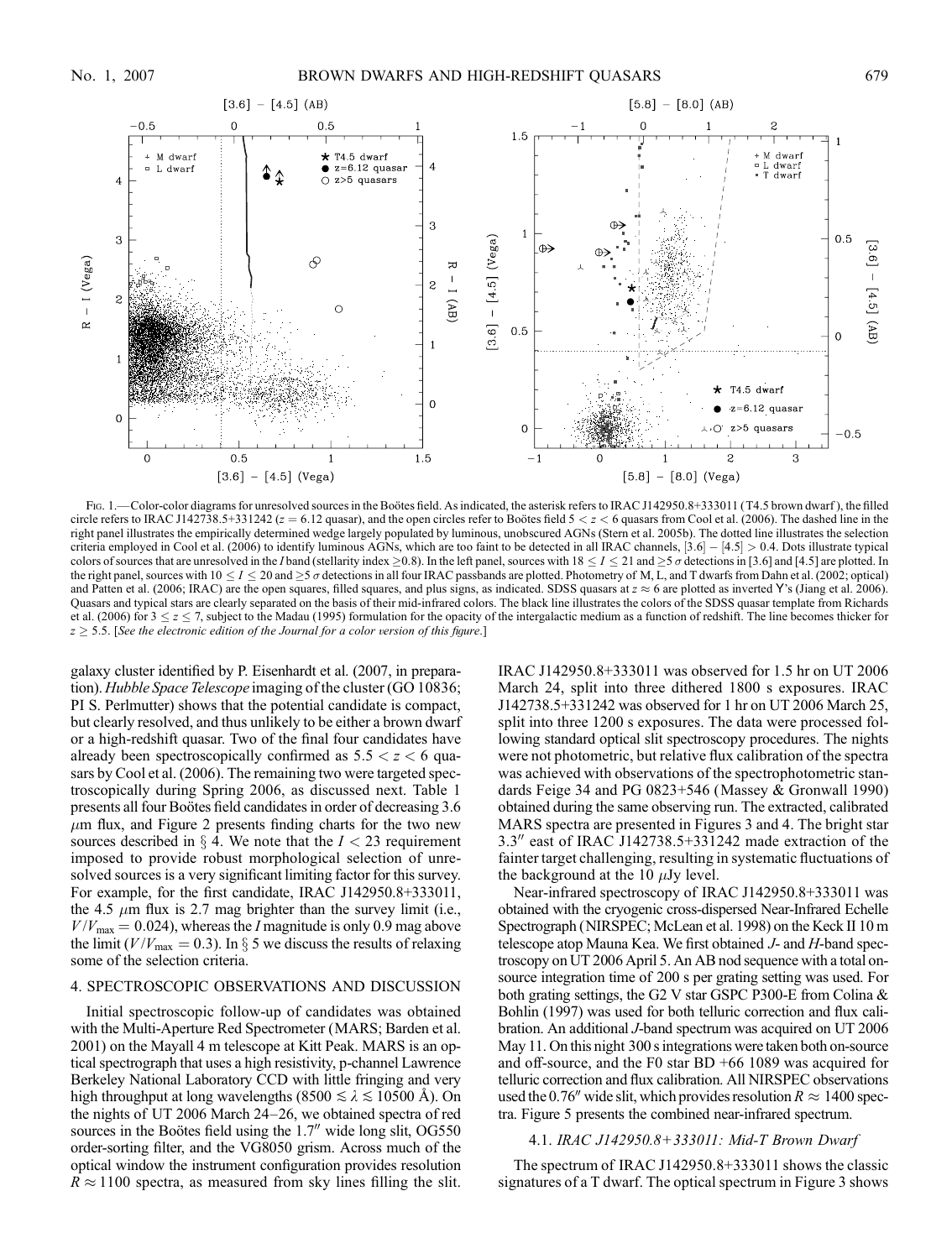| Target                | $B_W$ |                  |                  |                  |                  | $K_{s}$          | 3.6              | [4.5]            | [5.8]          | [8.0]          | <b>Notes</b> |
|-----------------------|-------|------------------|------------------|------------------|------------------|------------------|------------------|------------------|----------------|----------------|--------------|
| IRAC J142950.8+333011 | >27.1 | >26.1            | $22.12 + 0.09$   | $21.22 + 0.07$   | $16.88 + 0.03$   | $16.99 + 0.04$   | $15.76 \pm 0.03$ | $15.04 + 0.03$   | $15.05 + 0.16$ | $14.56 + 0.16$ | T4.5 dwarf   |
| IRAC J142738.5+331242 | >27.1 | >26.1            | $22.03 \pm 0.09$ | $\cdots$         | $19.83 \pm 0.05$ | $18.17 \pm 0.05$ | $16.57 \pm 0.04$ | $15.92 \pm 0.05$ | $15.28 + 0.19$ | $14.81 + 0.20$ | $z = 6.12$   |
| IRAC J142729.6+352209 | >27.1 | $23.99 + 0.39$   | $21.38 + 0.05$   | $22.47 + 0.13$   | $\cdot$          | $18.44 + 0.19$   | $17.33 + 0.08$   | $16.70 + 0.09$   | >15.5          | >14.8          | $z = 5.53$   |
| IRAC J142516.3+325409 | >27.1 | $23.76 \pm 0.21$ | $21.15 \pm 0.04$ | $21.22 \pm 0.06$ | $\cdots$         | .                | $17.41 + 0.08$   | $16.77 \pm 0.09$ | >15.5          | >14.8          | $z = 5.85$   |

TABLE 1 Photometry of Boötes Field Candidates

Nores.—Brown dwarf and high-redshift quasar candidates in the Boötes field, listed in order of 3.6  $\mu$ m brightness. Astrometry, used for the nomenclature, is derived from the 4.5  $\mu$ m images (obtained during UT 2004 January 10-14). The first two sources are discussed in detail here; the latter two are discussed in Cool et al. (2006). Photometry is all Vega-based, total magnitudes (filter specifications are provided in footnote 13 of § Optical photometry is from the NDWFS (B<sub>W</sub>RI; B. T. Jannuzi, et al. 2007, in preparation) and zBoötes (z'; Cool 2007). Near-infrared photometry is from FLAMEX (JK<sub>s</sub>; Elston et al. 2006). Mid-infrared photometry is from the IRAC Shallow Survey (Eisenhardt et al. 2004). Nondetection limits are the average 5  $\sigma$  limits for the relevant bands across the entire field. Ellipses indicate sources that were either not observed at a wave band or coverage in that wave band. Catalogued FLAMEX near-infrared photometry for the  $z = 6.12$  quasar was corrupted by the bright, neighboring star. Photometry above comes instead from DAOPHOT analysis of the images, using stars in the field to model the PSF.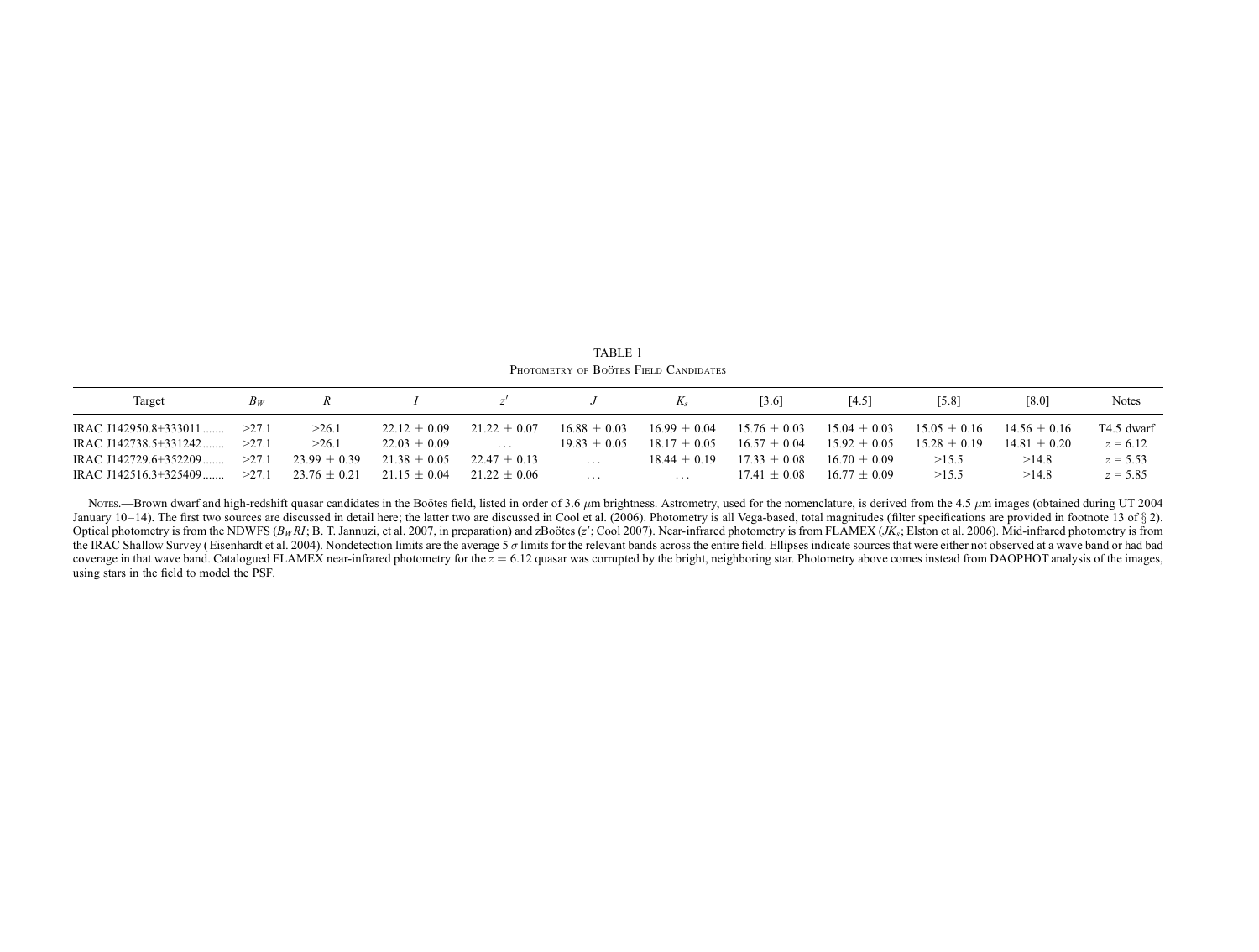

Fig. 2.—Finding charts for IRAC J142950.8+333011 (T4.5 brown dwarf) and IRAC J142738.5+331242 ( $z = 6.12$  quasar) from the NDWFS I-band imaging. The fields are  $2' \times 2'$  centered on the targets. North is at the top, and east is to the left.

a sharp rise to the longest wavelengths, indicative of a cool temperature and strong absorption by the pressure-broadened wings of K i (and to some extent Na i). Even more telling are the J- and H-band spectra in Figure 5 that show strong  $CH_4$  and  $H_2O$  absorption, the former of which is the hallmark of spectral class T.

As this object has both optical and near-infrared spectra, we can classify it with both the optical and near-infrared classification schemes. The optical typing of T dwarfs is somewhat crude because the  $\leq 1$   $\mu$ m spectra show less variation than at longer wavelengths. Nonetheless, Burgasser et al. (2003a) have established standards for classes T2, T5, T6, and T8. In the  $6000-10000$  Å range the best diagnostic is the 9300 Å band of  $H_2O$ . Unfortunately, our MARS spectrum has not been telluric corrected, so the



Fig. 3.—Optical spectrum of IRAC J142950.8+333011, optically classified as a T5  $\pm$  2 brown dwarf, obtained with the MARS spectrograph on KPNO 4 m telescope. The relative flux calibration was determined from observations of standard stars from the same observing runs with the same instrumental configurations. The spectrophotometric scale was estimated from the imaging. The dotted spectrum shows  $2MASS\,J0559-1404$ , classified as a T5 brown dwarf at optical wavelengths ( Burgasser et al. 2003a). [See the electronic edition of the Journal for a color version of this figure.

depth of this water feature will be influenced by both the earth's atmosphere as well as the atmosphere of the brown dwarf itself. This feature in IRAC J142950.8+333011 is not as deep as in the spectrum of a T8, so the true spectral type must be earlier than that. Comparisons with the T2, T5, and T6 standards obtained with Keck (Burgasser et al. 2003a) show that the overall slope most resembles that of the T5. Given the coarseness of classification in this wavelength regime, we can assign only a crude optical spectral type of T5  $\pm$  2.

In the near-infrared, the situation is much improved. In this wavelength regime there is a full set of standards for each spectral subtype from T0 to T8 (Burgasser et al. 2006). Using Keck NIRSPEC spectra from McLean et al. (2003) of the Burgasser et al. (2006) standards, we find that the individual J-band spectra



FIG. 4.—Spectrum of IRAC J142738.5+331242, a quasar at  $z = 6.12$ , obtained with the MARS spectrograph on the Kitt Peak 4 m Mayall telescope. The relative flux calibration was determined from observations of standard stars from the same observing run with the same instrumental configuration. As the nights were not photometric, the spectrophotometric scale has been estimated from the imaging. The bright star  $3.3$ " east of the quasar made extraction challenging, causing systematic fluctuations of the background at the 10  $\mu$ Jy level.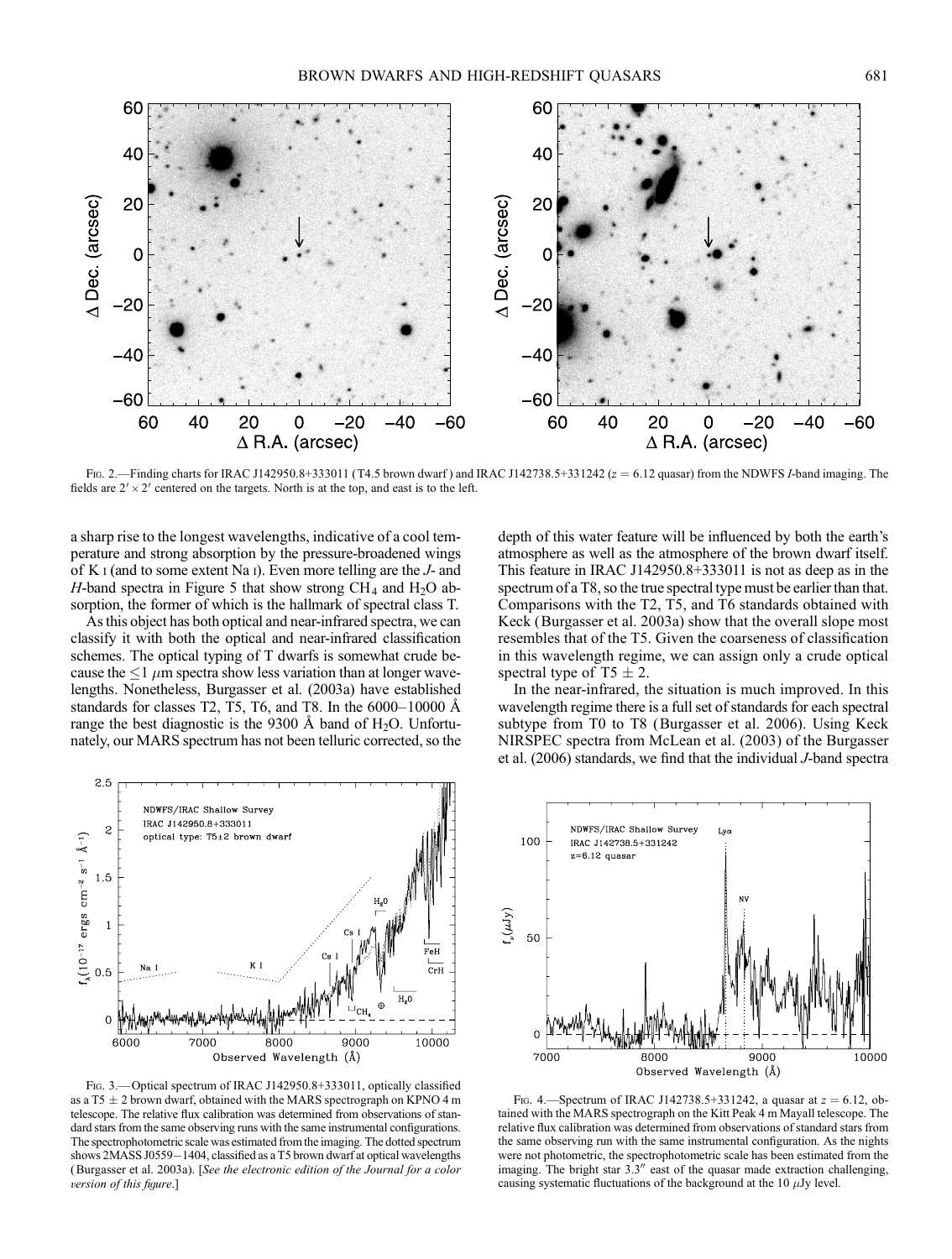

FIG. 5. - Near-infrared spectrum of IRAC J142950.8+333011 obtained with the NIRSPEC spectrograph on the Keck II telescope, classified as a T4.5 brown dwarf from these data. The relative flux calibration was determined from observations of standard stars from the same observing runs with the same instrumental configurations. The spectrophotometric scale was estimated from the imaging. The dotted line shows the infrared spectrum of 2MASS J0559-1404 from McLean et al. (2003), classified as a T4.5 brown dwarf in the near-infrared. [See the electronic edition of the Journal for a color version of this figure.]

best match a type intermediate between T4 and T5. A similar fit to the H-band data alone gives an identical result. These results point to a solid near-infrared spectral type of T4.5.

Shown in Figures 3 and 5 are comparisons of the spectra of IRAC J142950.8+333011 and 2MASS J055919.14-140448.8, which is the optical T5 standard and typed as T4.5 on the Burgasser et al. (2006) near-infrared scheme. (That is, 2MASS J0559-1404 has the same type as IRAC J142950.8+333011 in both wavelength regimes.) Note the similarities between the two spectra. 2MASS J0559-1404 has a well-measured trigonometric parallax of 97.7  $\pm$  1.3 mas (Dahn et al. 2002) and an absolute magnitude of  $M_J = 13.75 \pm 0.04$ , which allows us to estimate a distance to IRAC J142950.8+333011 of 42 pc, assuming both T dwarfs are single. However, 2MASS J0559-1404 is the most overluminous object in the early-/mid-T ''hump'' on the near-infrared color-magnitude diagram (see Vrba et al. 2004; Golimowski et al. 2004), leading some researchers to believe that it might be a close equal-magnitude double despite all current evidence to the contrary (Burgasser et al. 2003b; Gelino & Kulkarni 2005; Liu et al. 2006). Correcting for this possibility, we find that IRAC J142950.8+333011 might be as close as 30 pc. No other optically classified T dwarfs are known of spectral type T5; the only other T dwarf with a measured trigonometric parallax and a near-infrared type of T4.5 is SDSS J020742.48+000056.2. The parallax measurement of  $34.85\pm9.87$  mas for SDSS J0207+0000 (Vrba et al. 2004) implies  $M_J = 14.51 \pm 0.64$ , or an estimated distance to IRAC J142950.8+333011 of  $30^{+10}_{-8}$  pc. This is rather uncertain, but lends weak support to the closer distance estimate for IRAC J142950.8+333011.

The first images to detect the brown dwarf were the NDWFS I-band observations obtained on UT 2000 April 28, 3.7 yr prior to the IRAC imaging. Comparing 10 nearby sources detected in both the *I*-band and 3.6  $\mu$ m observations, IRAC J142950.8+ 333011 has a detected proper motion of 0.1"  $\pm$  0.03" yr<sup>-1</sup>, in a southerly direction ( $\overrightarrow{P.A.} = 182^{\circ}$ ). This is comparable in amplitude to the expected reflex solar motion for a source at  $\approx$ 40 pc, indicating that IRAC J142950.8+333011 is likely associated with the disk of the Milky Way; e.g., it is likely not a high-velocity halo

brown dwarf. Furthermore, the detected proper motion suggests that our current data are sufficient to identify stars out to  $\approx$ 40 pc. Interestingly, the star 5.7" east of the brown dwarf shows a higher proper motion,  $\mu = 0.3'' \pm 0.03''$  yr<sup>-1</sup> in the northwest direction. The colors of this  $R = 22.3$  star (IRAC J142951.3+333010) are relatively blue,  $B_W - R = 0.6$ ,  $R - I = 0.6$ , suggesting a relatively hot white dwarf at a distance of several hundred pc, moving at several hundred  $km s^{-1}$ .

We consider a very rough estimate of the number of brown dwarfs expected in our survey. From Vrba et al. (2004) and Golimowski et al. (2004), the T3 to T6 range that we estimate our criteria select corresponds very roughly to  $T_{\text{eff}} = 1500-1100$  K. Using a model that forms brown dwarfs at a constant rate over 10 Gyr with power-law mass functions of index  $0.4-1.3$  (Reid et al. 2002) and the theoretical models of Burrows et al. (2003), which give luminosities and  $T_{\text{eff}}$  as a function of brown dwarf mass and age, we expect  $3-5$  brown dwarfs in the IRAC shallow survey to meet our selection criteria. Intriguingly, there should be a similar number of dwarfs with  $T_{\text{eff}} < 750$  K above the [4.5] flux limit, although our  $I < 23$  requirement would exclude them from the present sample. The fact that we only identify a single brown dwarf in our survey could be due to small number statistics: the detection of a single source when four were expected is only 1.5  $\sigma$ discrepant for Poisson statistics, and brown dwarfs are unlikely to be smoothly distributed in the Galaxy. Alternatively, the low yield could reflect inaccuracies in either the star formation history or the mass function of the model.

Given our desire to understand more fully the physical nature of the L/T transition, the newly discovered T4.5 brown dwarf can serve as another probe of the overluminosity of the early-/mid-T hump. Its magnitudes of  $J = 16.88$  and  $K_s = 16.99$  make it a difficult but not impossible target for a dedicated near-infrared parallax program such as the on-going one at the US Naval Observatory in Flagstaff (Vrba et al. 2004). More importantly, IRAC J142950.8+333011 is the first example of an isolated field brown dwarf selected from mid-infrared photometry. Luhman et al. (2006) also reports on two brown dwarf companions around nearby stars identified from mid-infrared photometry. These results imply that similar selection techniques to be employed by the Wide-Field Infrared Survey Explorer (WISE; Eisenhardt & Wright 2003), planned for launch in 2009, are sound and will be capable of discovering other T dwarfs and hopefully cooler Y dwarfs (Kirkpatrick 2003). WISE will sample hundreds of times more volume than the IRAC Shallow Survey in bands similar to [3.6] and [4.5], and should reveal whether there are brown dwarfs closer to the Sun than Proxima Centauri.

### 4.2. IRAC J142738.5+331242:  $z = 6.12$  Quasar

The spectrum of IRAC J142738.5+331242 (Fig. 4) clearly shows the strong  $Ly\alpha$  emission and strong  $Ly\alpha$  decrement of a  $z \geq 6$  quasar. We derive a redshift of  $z = 6.12$  from the peak of the Ly $\alpha$  line, although we caution that Ly $\alpha$  is a notoriously fickle line, vulnerable to absorption from small amounts of gas and dust. Redshifts derived from  $Ly\alpha$  alone are systematically overestimated (e.g., Stern et al. 2003), although no better feature is typically available from discovery optical spectra as presented here. We estimate a redshift uncertainty of 0.03. At a redshift of  $z =$ 6:12, IRAC J142738.5+331242 is emitting when the universe was 0.89 Gyr old, or only 7% of its current age. This is the tenth  $z \geq 6$  quasar identified to date, with the prior nine identified by the Sloan Digital Sky Survey (SDSS; Fan et al. 2006). IRAC J142738.5+331242 is a radio source (FIRST J1427385+331241), and was independently identified as high-redshift quasar by McGreer et al. (2006), who searched for radio sources from the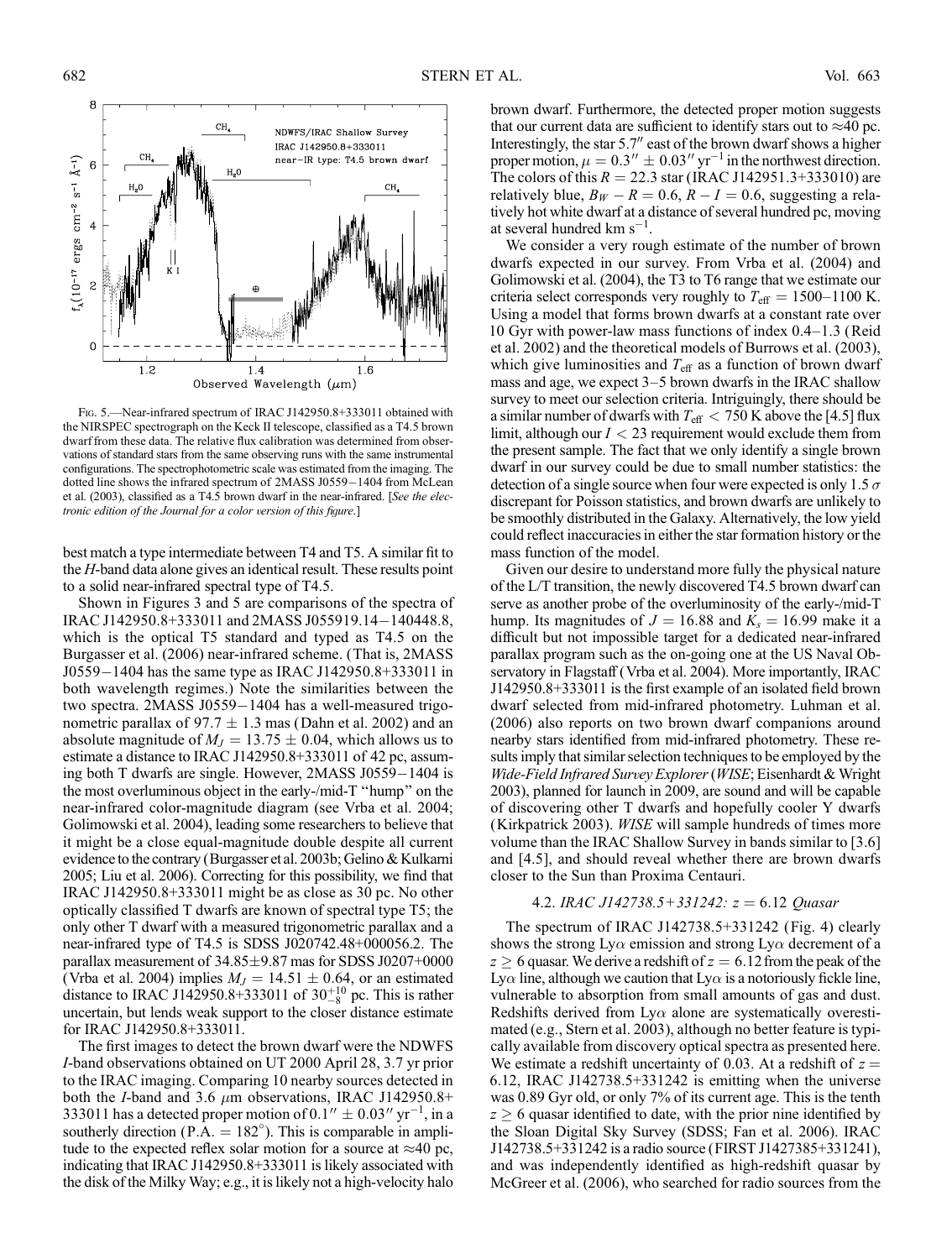Faint Images of the Radio Sky at Twenty cm survey (FIRST; Becker et al. 1995) with optically faint near-IR counterparts in the Boötes FLAMEX survey. Two characteristics separate IRAC J142738.5+331242 from the other nine  $z \ge 6$  quasars known. First, while the other nine were identified from  $6550 \text{ deg}^2$  of the wide-area shallow SDSS optical survey with J-band follow-up, IRAC J142738.5+331242 was identified in a more sensitive multiwavelength survey of only  $8 \text{ deg}^2$ . Correspondingly, this is the least luminous quasar known at  $z \approx 6$ . Secondly, FIRST identifies a source with an integrated flux of  $1.03$  mJy within  $1<sup>0</sup>$  of the quasar coordinates. IRAC J142738.5+331242 is thus the only  $z \geq 6$  mJy radio source currently known.

The evolution of the fraction of quasars that are radio loud, and, in fact, the definition and very existence of such a dichotomy, has been the subject of substantial literature. Some researchers prefer a definition based on the radio-optical ratio  $R_{\rm ro}$  of the specific fluxes at rest frame 6 cm  $(5 \text{ GHz})$  and 4400 Å (Kellerman et al. 1989). The other common definition divides the populations at some rest-frame radio luminosity; e.g., Gregg et al. (1996) uses a cutoff value for the 1.4 GHz specific luminosity,  $L_{1.4 \text{ GHz}} =$  $10^{32.5}$   $h_{50}^{-2}$  ergs s<sup>-1</sup> Hz<sup>-1</sup> to separate radio-loud and radio-quiet sources.<sup>14</sup> The latter definition is immune to obscuration from dust and, as argued by Peacock et al. (1986) and Miller et al. (1990), is the more physically meaningful definition. Based on radio observations of all  $z > 4$  quasars known as of mid-1999 and using the radio-luminosity definition, Stern et al. (2000) found that approximately 12% of quasars are radio loud, with no evidence of this fraction depending on either redshift (for  $2 \le z \le 5$ ) or optical luminosity (for  $-25 \ge M_B \ge -28$ ). For a typical radiospectral index  $\alpha = -0.5$  and an Einstein-de Sitter cosmology for comparison with previous literature, IRAC J142738.5+331242 has a radio luminosity of  $L_{1.4\,\text{GHz}} = 1.33 \times 10^{33}\,h_{50}^{-2}\,\text{ergs}\,\text{s}^{-1}\,\text{Hz}^{-1}$ , classifying it as radio loud. McGreer et al. (2006) show that this source is still classified as radio loud based on a radio-optical ratio definition. IRAC J142738.5+331242 is thus the most distant radio-loud quasar known.

IRAC J142738.5+331242 is only slightly fainter in restframe *B*-band luminosity than the  $z \geq 6$  SDSS quasars, so we consider all ten  $z > 6$  quasars as a single sample, deferring issues of the likelihood of our having found such a source in our drastically smaller survey (discussed next). The implication is that the radio-loud fraction remains near 10% out to  $z \approx 6.5$ . Conventional wisdom and morphological studies suggest that luminous radio-loud AGNs are preferentially identified with early-type galaxies (e.g., McLure et al. 1999). Theory can explain the trend, since early-type galaxies are likely the products of major mergers, and two coalescing supermassive black holes appear necessary to create black holes of sufficient spin to generate highly collimated jets and powerful radio sources (e.g., Wilson & Colbert 1995). Assuming the radio loud-luminous host galaxy relation remains robust at high redshift, the apparent discovery that  $\approx$ 10% of quasars are radio loud out to the highest redshifts probed has interesting implications for the formation epoch of massive galaxies. In hierarchical models of galaxy formation, late-type (less massive) systems form first, and mergers are required to form the early-type (more massive) systems. Eventually, therefore, one expects the radio-loud fraction of AGNs to fall precipitously with redshift. Our results suggest that this epoch lies beyond  $z\approx 6,$  providing further evidence for an early formation epoch for massive galaxies. The stellar masses of i-dropout galaxies in the Great Observatories Origins Deep Survey (Giavalisco et al. 2004) leads to a similar conclusion from a very different data set and line of argument (Yan et al. 2005, 2006; Eyles et al. 2006).

How likely was the discovery of this distant quasar in an 8 deg<sup>2</sup> field? Interpolating the  $K_s$  and 3.6  $\mu$ m photometry for IRAC  $J142738.5+331242$  implies  $m_{AB}[(1+z)4400 \text{ Å}] \approx 19.6$ , or  $M_{AB}(4400) = -27.2$ . For a typical quasar optical spectral index, the conversion between AB system  $M_{AB}(4400)$  and Vega system  $M_B$  is  $M_B = M_{AB}(4400) + 0.12$  (e.g., Stern et al. 2000), implying  $M_B = -27.1$  for IRAC J142738.5+331242. Our *J*-band photometry implies a continuum flux density of  $\approx$  18  $\mu$ Jy at 1  $\mu$ m, or a rest-frame UV luminosity of  $M(1450) = -26.0$ , making this source fainter than any of the  $z \approx 6$  quasars identified by the SDSS (Fan et al. 2006). McGreer et al. (2006) found a slightly brighter absolute magnitude,  $M(1450) = -26.4$ , likely due to their alternate methodology, whereby a quasar template fit to the IRAC data was used to derive the rest-frame UV luminosities.

We estimate the number of high-redshift quasars expected from our selection criteria using the Fan et al. (2004) high-redshift quasar luminosity function derived from the SDSS. We approximate high-redshift quasar spectra as step functions, with zero flux below redshifted Ly $\alpha$  and a flat SED (in  $f_{\nu}$ ) redward of Ly $\alpha$ , and we approximate the NDWFS *I*-band filter as a top-hat function. Our selection criteria restrict our sensitivity to quasars at  $5.5 \leq$  $z \lesssim 6.5$ . The Fan et al. (2004) luminosity function predicts 3.3 quasars at  $5.5 < z < 6.5$  with  $I < 23$  in our 8 deg<sup>2</sup> survey. This prediction exactly matches the current results, although notably, the faintest of the high-redshift Bootes quasars has  $I = 22.0$ , suggesting that more quasars remain to be discovered with  $22 <$  $I < 23$ , and that the faint end slope of the high-redshift quasar luminosity function is steeper than currently assumed. Of the 3.3 quasars predicted at  $5.5 < z < 6.5$ , only 0.3 are expected to be at  $z > 6$ , or for 12% of quasars being radio loud (Stern et al. 2000), we only had a 4% chance of identifying a  $z > 6$  radioloud quasar in this survey. While it is premature to make strong claims from this small sample, our results imply possible rapid evolution in the faint end of the quasar luminosity function and in the radio-loud fraction at high redshift.

### 5. SUMMARY AND FUTURE PROSPECTS

We report the discovery of the first mid-infrared-selected isolated field brown dwarf, and the discovery of the most distant radio-loud source known. Figure 6 plots the observed SEDs of these two sources, with a model brown dwarf spectrum from Burrows et al. (2006) and a model high-redshift quasar from Richards et al. (2006). Interestingly, despite 9 orders of magnitude difference in luminosity distance, or nearly 20 orders of magnitude difference in luminosity, the broadband optical colors, the broadband mid-infrared colors, and the multiwavelength brightnesses of these two extremely disparate sources are nearly identical. With only  $B_WRI$  and IRAC photometry there is no possibility of separating mid-T brown dwarfs and high-redshift quasars. As shown in Figure 7, however, near-infrared photometry offers the possibility of separating the two source types. While quasars have red  $J - K<sub>s</sub>$  colors, the latest T dwarfs have blue near-infrared colors,  $J - K_s \lesssim 0.5$ .

We have presented simple color criteria that very efficiently identify astrophysically interesting sources. Using the Boötes 4.5  $\mu$ m selected catalog, the criteria presented in § 3 identify 30 potential candidates, which were trimmed down to four robust candidates after visual inspection. The primary weakness of the criteria is that we have only found objects at the edge of current observations not beyond them, e.g., IRAC J142950.8+333011 <sup>14</sup> An Einstein-de Sitter cosmology is assumed. <br> **is the among the 50 coldest brown dwarfs known and IRAC**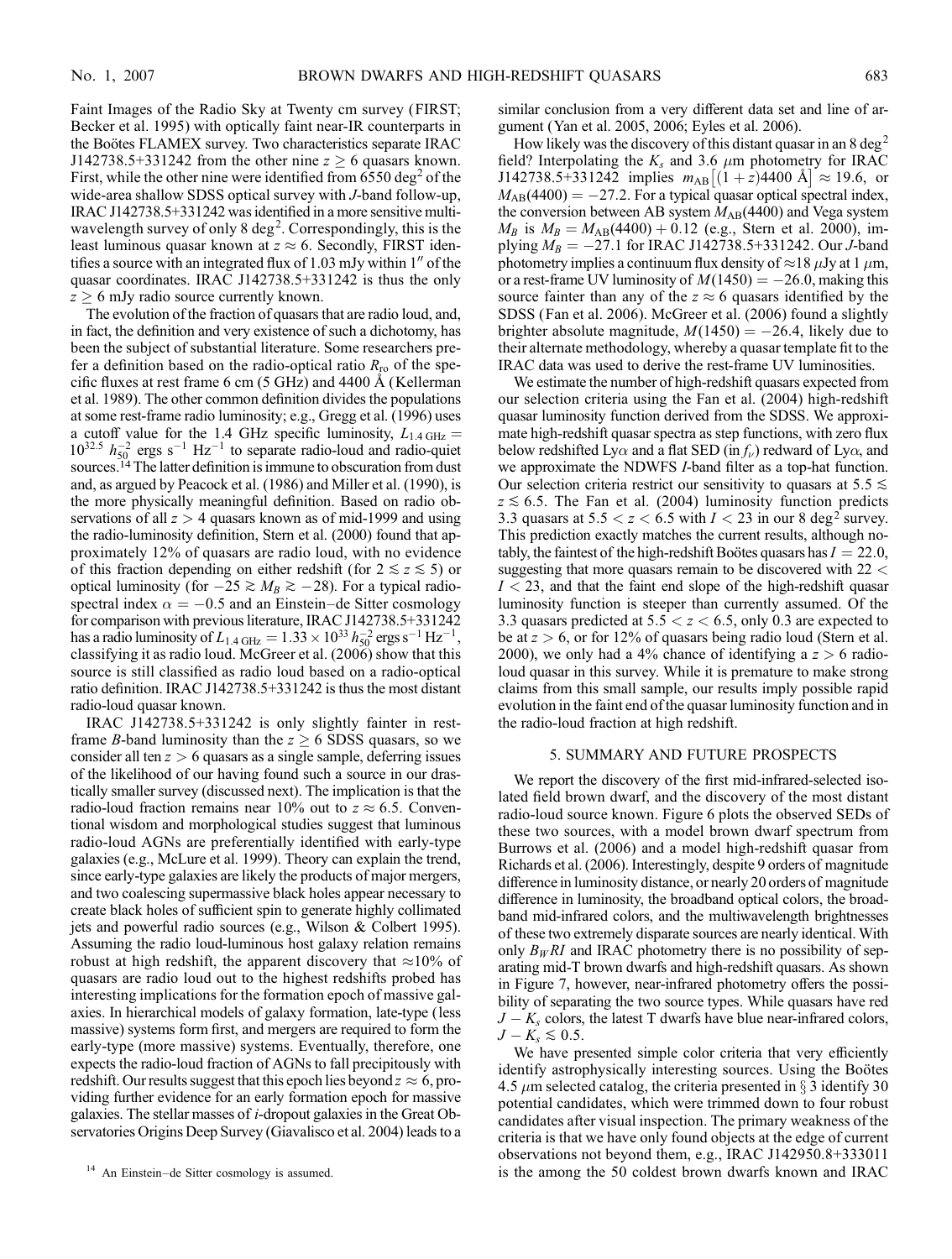

Fig. 6.—Spectral energy distributions of the two sources discussed in this paper, IRAC J142950.8+333011, a T4.5 brown dwarf, and IRAC J142738.5+331242, a  $z = 6.12$  quasar. Based on broadband photometry, the optical and IRAC properties of these two very different sources are nearly identical; only at near-infrared wavelengths do they differ significantly. The dotted line illustrates a model brown dwarf spectrum from Burrows et al. (2006) for  $T_{\text{eff}} = 1000 \text{ K}$ ,  $g = 10^5 \text{ cm s}^{-2}$ , solar metallicity, and a model cloud particle size of 100  $\mu$ m. The solid line illustrates a model quasar at  $z = 6.12$  from Richards et al. (2006), assuming no flux is detected below redshifted  $Ly\alpha$ . The models have been shifted to approximately match the infrared data. [See the electronic edition of the Journal for a color version of this figure.]

J142738.5+331242 is the sixth most distant quasar known. To push to new territory such as Y dwarfs and  $z > 7$  quasars will require modifying the selection criteria in  $\S$  3 and, most likely, surveying more of the celestial sphere. In our current search, the  $I < 23$  criterion imposed to ensure robust morphological selection of unresolved sources is the most restrictive requirement. Probing deeper would allow the detection of fainter sources, but to identify Y dwarfs and  $z > 7$  quasars will likely require robust morphological information at longer wavelengths.

We consider the effects of relaxing the selection criteria identified in  $\S$  3. If we retain the requirement  $I \le 23$  but drop the morphological requirement for a point source, we obtain 338 candidates. Going 1 magnitude more deeply in I band, where NDWFS photometry is still robust but star-galaxy morphological separation fails, increases the number of candidates by more than 100. Galaxies at  $z \ge 1$  have red  $R - I$  colors and IRAC  $|3.6| - |4.5| \ge 0.4$  (e.g., see model tracks in Stern et al. 2005), thereby causing significant contamination. At  $z \gtrsim 7$ , quasars will fall out of the NDWFS I band, so one might think that selecting optical dropouts with IRAC  $[3.6] - [4.5] \ge 0.4$  would provide efficient criteria to identify the most distant quasars. Unfortunately, red galaxies are again a contaminant: there are nearly 8000 IRAC sources in the Bootes field with  $|3.6| - |4.5| \ge 0.4$ and no (robust) detection in the optical passbands (e.g.,  $B_W \geq$ 27.1,  $R \ge 26.1$ , and  $I \ge 25.4$ ). We are currently experimenting with various schemes to trim these large samples that arise when morphological criteria are not available. One possibility, amenable to searching for cool dwarfs, is to search for sources with blue near-infrared colors (e.g.,  $J - K_s < 0.5$ ) but red colors in  $[3.6]$ - $[4.5]$ . The former criterion should identify both hot and cold Galactic sources, while the latter criterion eliminates the hot stars. Since extragalactic sources are typically redder in  $J - K_s$ (e.g., Fig. 7 in Elston et al. 2006), these criteria should identify T dwarfs (and colder) irrespective of morphology. Another solution would be to obtain better morphological measurements, as are available in the (smaller area) Extended Groth Strip and the



Fig. 7.— Color-color diagrams for cool stars and high-redshift quasars. Black symbols are for sources in the Boötes field: the asterisk shows IRAC J142950.8+ 333011 (T4.5 brown dwarf ), the filled circle shows IRAC J142738.5+331242  $(z = 6.12$  quasar), the open circle shows the  $z = 5.39$  quasar in Cool et al. (2006), and dots illustrate typical colors of unresolved sources in the I band (stellarity index  $\geq$ 0.8; 19  $\leq$   $I \leq$  20;  $\geq$ 5  $\sigma$  detections in all four bands plotted). The vertical dotted line illustrates the selection criteria employed in Cool et al. (2006 ) to identify luminous AGNs,  $[3.6] - [4.5] > 0.4$ . Photometry of M, L, and T dwarfs from Patten et al. (2006) are the open squares, filled squares, and plus signs, as indicated. Photometry of  $z \approx 6$  SDSS quasars from Jiang et al. (2006) are plotted as inverted Y's. The solid black line illustrates the colors of the SDSS quasar template from Richards et al. (2006) for  $3 \le z \le 7$ , subject to the Madau (1995) formulation for the opacity of the intergalactic medium as a function of redshift (the line becomes thicker for  $z \geq 5.5$ ). We caution that the various sources plotted come from a range of surveys, not all using the same near-IR filter set. Especially for the coolest brown dwarfs, this can cause systematic effects at the level of a few tenths of a magnitude (e.g., Stephens & Leggett 2004). The vertical line separates high-redshift quasars and dwarfs later than T3 from the hotter dwarfs. The near-infrared  $J - K_s$  color looks like a promising diagnostic to separate the coolest brown dwarfs from the high-redshift quasars. [See the electronic edition of the Journal for a color version of this figure.]

COSMOS surveys, or should also be obtainable with the new generation of wide-field near-infrared cameras.

Our observations illustrate some of the interesting sources identifiable from wide-area mid-infrared surveys. After Spitzer has depleted its cryogen, expected to occur in early to mid-2009, wide-area 3.6 and 4.5  $\mu$ m surveys are likely to be an emphasis for the observatory. Shortly thereafter, the launch of WISE will provide full-sky mid-infrared images. Such surveys, combined with the deep, complementary optical data expected from the Panoramic Survey Telescope and Rapid Response System (Pan-STARRS; Kaiser et al. 2005) and the Large Synoptic Survey Telescope (LSST; Tyson et al. 2005) should prove very valuable for studying both the nearest, coldest stars and for identifying the most distant luminous quasars. The former will enhance our knowledge of star formation and Galactic structure. The latter will probe the first cosmic structures, the history of the intergalactic medium, and literally expand the limits of human knowledge.

We thank Chris Kochanek, Steve Willner, and the referee, Sandy Leggett, for useful comments on the manuscript. This